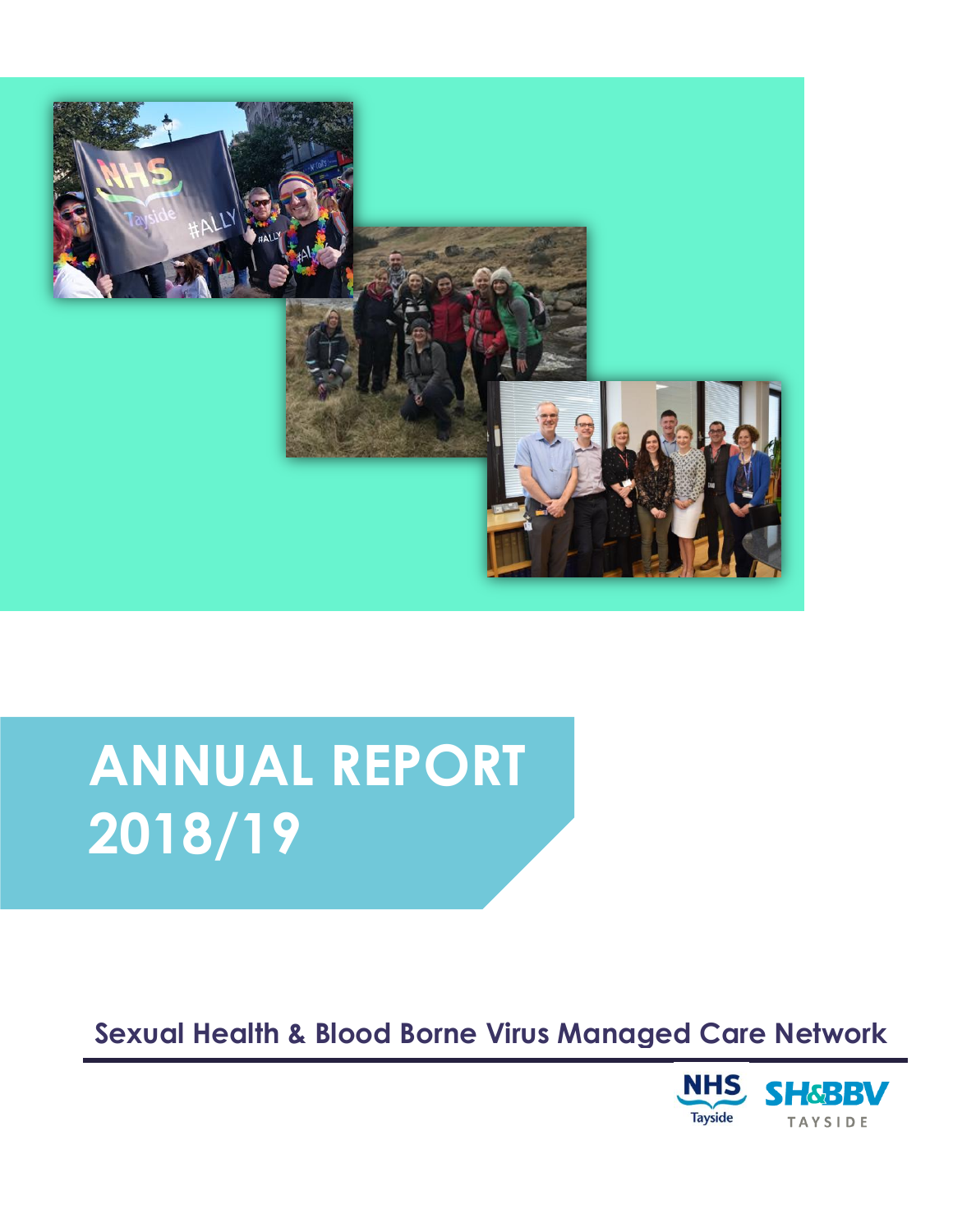# **Background**

The Sexual Health and Blood Borne Virus Managed Care Network (SHBBV MCN) provides overall strategic direction and governance and has a remit for the identification and agreement of priorities for prevention, treatment, care, support needs and service development in BBV and sexual health. The MCN is responsible for ensuring Tayside achieves the outcomes detailed in the Scottish Government's Sexual Health and BBV Framework 2015-2020.

In February 2018 the MCN Board agreed to re-align the infrastructure and governance of the MCN to support work on six priority areas. The priorities were agreed based on the relative importance of the public health concern, our ability to make a difference, the extent of cross-agency and public support as well as a number of sub-factors, including the evidence base and cost effectiveness of interventions and when we might expect to see results. This ensures we make best use of the available capacity within the MCN and direct it to where it will be of greatest impact.

The MCN priority areas are:

|                         | Eliminating hepatitis C                                                               |
|-------------------------|---------------------------------------------------------------------------------------|
| $\overline{2}$          | Improving harm reduction and injecting equipment provision                            |
| $\overline{\mathbf{3}}$ | Improving sexual health and BBV prevention, treatment and care outcomes for prisoners |
| -4                      | Getting to zero new HIV transmissions                                                 |
| 5                       | Improving the sexual and reproductive health of women who inject drugs                |
| 6                       | Reducing unplanned pregnancy                                                          |

The (MCN has adopted a whole system approach to prevention, care and treatment and social care that starts with the individual. It is this integrated, person-centred approach which has been key to successfully shifting the balance of care as well in tackling 'failure demand' and gaining critical support for prevention and early intervention.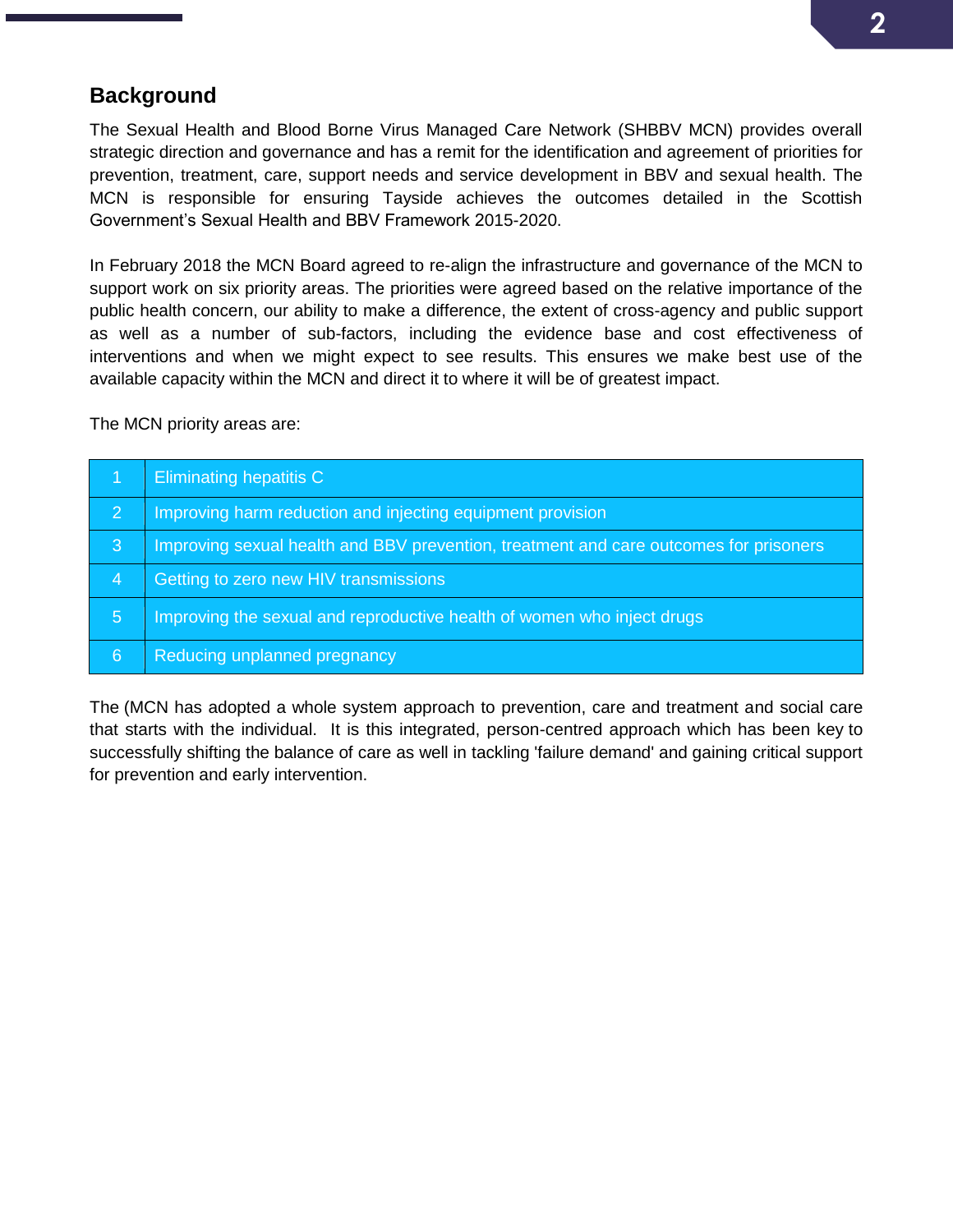# **Assessment and Performance**

The annual report provides an overview of the MCN's work in these priority areas. In addition, a detailed financial statement and a full performance report is provided in appendices 1 and 2.

## **Priority 1: Eliminating hepatitis C**

Scotland is globally recognised for its comprehensive response to hepatitis C and in particular translating strategic aspirations into practice. Tayside is widely acknowledged as a world leader in innovation and delivery and can rightly claim to be first in class.

## **Tayside is currently on track to achieve World Health Organisation definition of elimination in 2019**

We expect to meet a more stringent definition of elimination in 2020/21. We have diagnosed over 85% of the estimated chronic population and treated over 80% of diagnosed infected individuals. We are pioneering Treatment as Prevention (TasP) in active injectors to reduce the pool of infection in the community. This has already resulted in a very significant reduction in prevalence, in people who inject drugs from an estimated 34% in 2009 to 22% in 2018. Rates of new diagnoses in Tayside remain static with 151 recorded in 2018/19. This is similar to the national picture and is to be expected as we near elimination. Treatment rates continue to be high with 262 individuals treated in 2018/19, a massive increase from only 41 patients in 2007/08 (figure 1).



Figure 1 HCV Treatments in Tayside based on local data

### **Lost to follow up and Case finding work**

The specialist team has initiated a number of pieces of work to invite individuals lost to follow up back for review and treatment. In addition, a number of projects, including research are under way to try to identify and test people who may have been at risk of acquiring HCV in the past. Professor Dillon led a piece of national work, published in January 2019 that made eighteen recommendations for case finding. The MCN will make an assessment of our performance in implementing the recommendations locally and seek to embed these in practice over the next year.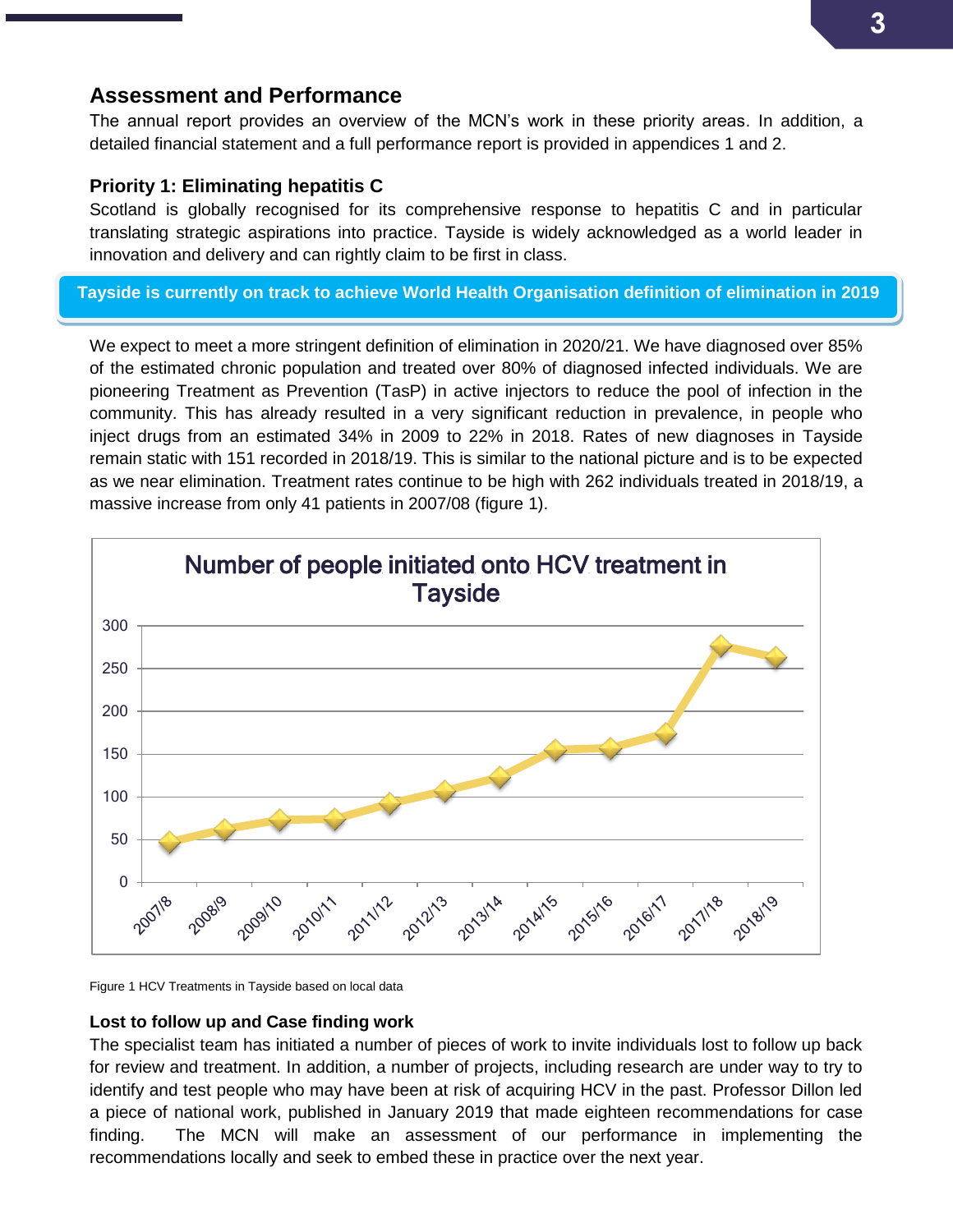## **Priority 2: Improving sexual health and BBV care for prisoners**

NHS Tayside is responsible for delivery of healthcare within HMP Perth and HM Open Estate Castle Huntly. Prison Healthcare is hosted by Perth and Kinross Health and Social Care Partnership (HSCP).

There is a much higher prevalence of BBVs in the prison population than the general population. A Scottish study from 2011 found Hepatitis C prevalence amongst the prison population to be 19%. Recent studies have estimated the prevalence of HIV in prisons in Western Europe is 4.2% and HBV in the region is 2.4%.

Practices which increase the risk of BBV transmission in the community - sharing injecting equipment, unprotected sex and tattooing – continue to take place in prisons therefore it is essential that prisoners have the opportunity to test for BBVs and those with a positive result have access to treatment. The SHBBV Framework update, introduced in 2015 stated that opt-out testing for BBVs should be implemented in prisons however there has been limited progress with this.

# **Increasing testing and treatment rates within prisons is essential if we are to successfully eliminate hepatitis C**

The MCN is working in partnership with the Prison Healthcare Team to develop and implement an improvement plan, focusing on HMP Perth. The specialist BBV/harm reduction nursing team is providing in-reach two days per week to increase treatment capacity and the MCN is supporting a twelve month secondment for a dedicated BBV healthcare assistant to improve testing rates and help embed testing within reception and initial health screen processes.

The MCN Manager has led work on development of national guidance to support implementation of opt-out testing across the Scottish prison estate and is keen to support local implementation. The guidance recommends testing is performed within two weeks for those individuals on remand and within four weeks for those who have been sentenced. Detailed data on testing within local prisons has been collected since January 2019 to allow regular monitoring of performance.

To date testing rates within HMP Perth have been variable however we have seen a 41% increase in HCV testing between the first six months of 2018/19 and the latter six months (80 tests in Q1/2 and 113 tests in Q3/4). It is hoped, with the introduction of the HCA post, these rates will continue to increase. 37 people have been treated within our prisons in 2018/19 (14% of our total treatments)

At present the immediate focus is on increasing BBV testing and treatment rates, however future areas of improvement will include sexual health.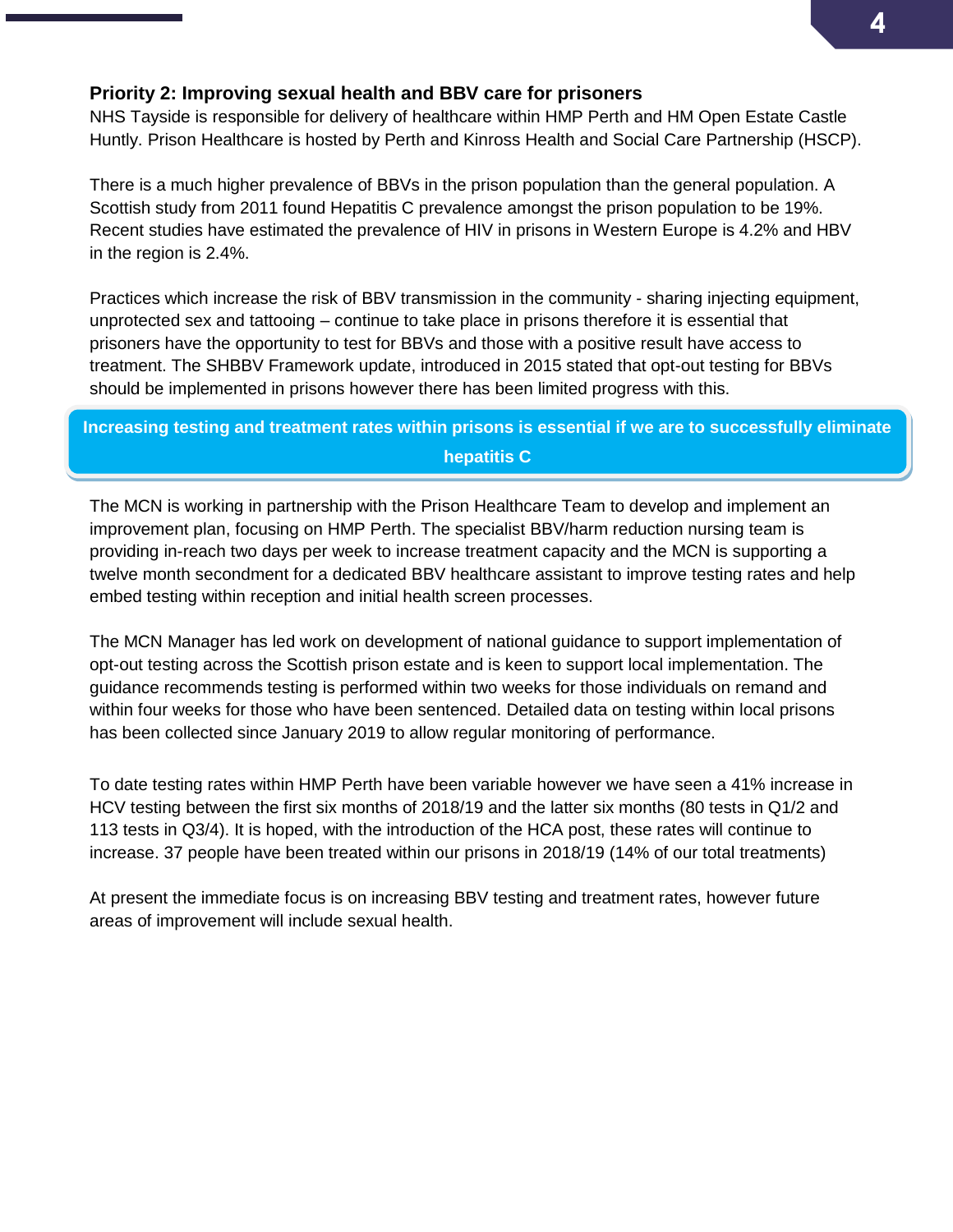## **Priority 3: Improving harm reduction and injecting equipment provision**

The MCN is responsible for delivery of the specialist harm reduction nursing service and for ensuring there is adequate injecting equipment provision (IEP) across Tayside. In 2018/19 the harm reduction team has been focusing on improving access to specialist harm reduction across Tayside, further developing outreach services in rural areas and building partnerships in both Dundee and Perth for delivery of holistic care – co-locating with other specialist services such as substance misuse, social work and third sector where possible. The service has also been working closely with the naloxone and drugs death review groups in Tayside supporting development of a pathway for people who experience non-fatal overdose.

The MCN has increased access to enhanced harm reduction in Perth city during late 2018, with the introduction of IEP in Drumhar Health Centre, provided in partnership with Gowrie Care. We were also successful at securing additional investment for a three year period from Angus Alcohol and Drug Partnership towards enhanced IEP services in Angus which we hope to be operational in 2019.

**Overall our IEP services provided 71.3 needles/syringes per client in 2018/19 (300,071 distributed to 4211 unique clients).** Whilst this is a modest increase since 2017/18 (3.6% from 68.8 needles/syringes per client), it falls far short of the WHO target of 200 needles/syringes per injector per year although this target is based on heroin injecting and does not take into consideration of types of injecting behaviour. The MCN is continuing to review the findings of the report produced by Scottish Drugs Forum (SDF) reviewing Injecting Equipment Provision (IEP) services across Tayside in 2018. The results and recommendations of the review will be used to inform service developments over the coming years. The recently published Needle Exchange Surveillance Initiative (NESI) report shows Tayside has the best performance in Scotland with regards to HCV testing in last 12 months (68%), with only 1% of respondents reporting they had never been tested for HCV. It showed improvements in the number of people reporting a naloxone prescription and having received HCV treatment within the community.

# **NESI data shows Tayside has the best performance in Scotland for HCV testing in last 12 months (68% v 56%) and HCV treatment in a community setting (77% v 30%)**

To date we have been unsuccessful at implementing a hepatitis B vaccination programme for people who inject drugs. **NESI shows Tayside having the worst performance in Scotland with only 59% of individuals surveyed reporting they had ever been vaccinated.** The MCN will work in partnership with Substance Misuse Services, Prison Healthcare, Community Pharmacy Tayside and the harm reduction nursing service to establish a robust programme in 2019/20.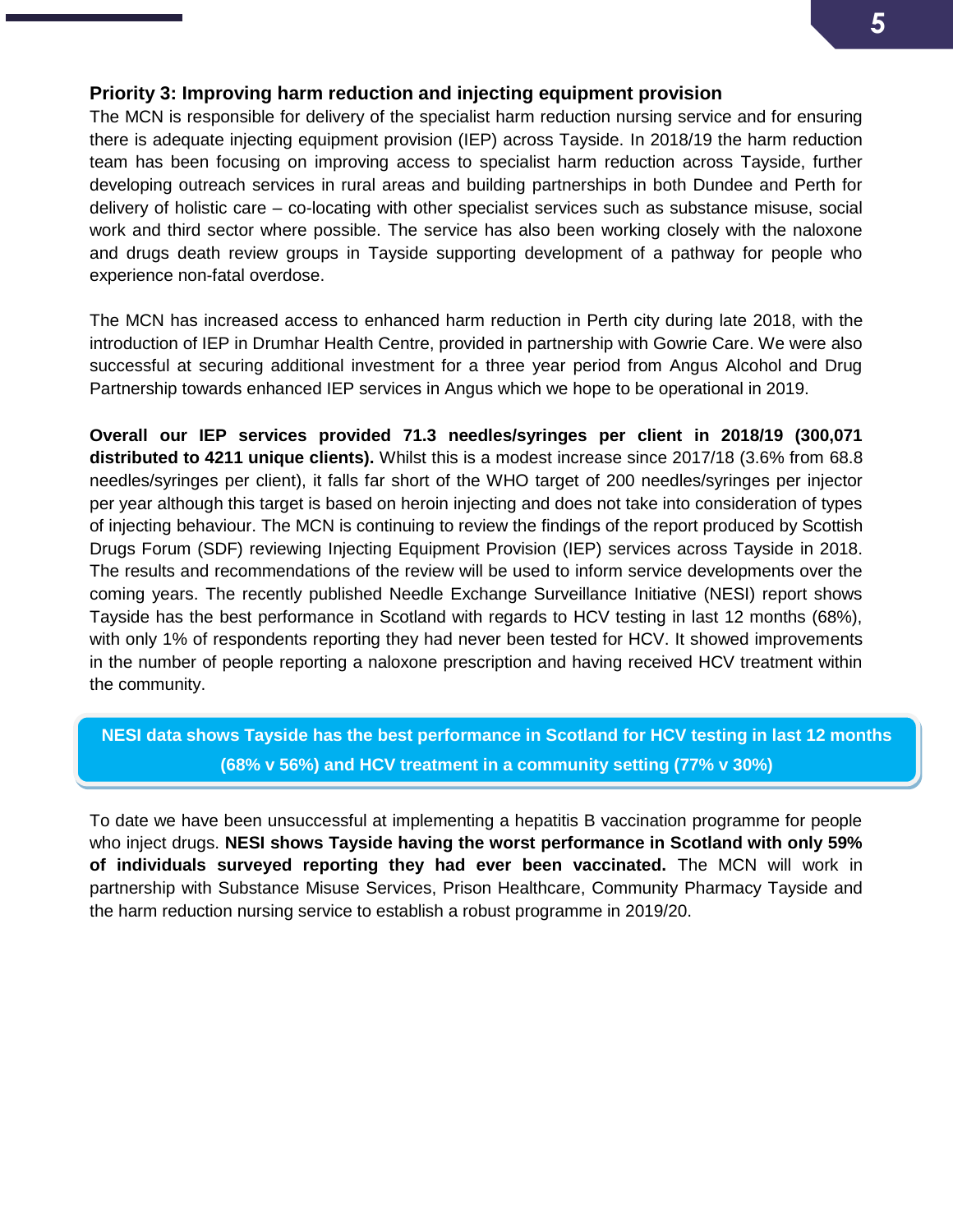## **Priority 4: Getting to zero new HIV transmissions**

#### **Scotland met the UNAIDS 90-90-90 targets in 2018**

In December 2018 Scotland reported meeting all of the UNAIDS 90-90-90 targets for the first time (90% of people living with HIV know their HIV status, 90% of people who know their HIV-positive status are on treatment, and 90% of people on treatment have a suppressed viral load). **91% of the estimated population living with HIV has been diagnosed in Scotland. In Tayside we are continuing to meet the remaining UNAIDS targets with 95% of treatment eligible people on ART and 95% of people on treatment having a suppressed viral load.**

While we should celebrate the prevention effort, we must continue to encourage and promote testing opportunities particularly as the evidence suggests that most new infections are a result of transmission from individuals who are unaware of their status. The MCN has therefore committed to more ambitious target of zero new HIV transmissions by 2025. We are hopeful that both Dundee City Council and Perth and Kinross Council will sign up to become "Fast Track Cities" in 2019 – pledging to work with NHS partners to end new transmissions.

Many aspects of HIV work will support getting to zero however the key areas are to increase HIV testing, increase access to Pre Exposure Prophylaxis (PrEP), reduce late diagnoses and reduce stigma and discrimination.

HIV testing rates remain steady across Tayside with over 18,500 tests undertaken annually. We continue to review rates on an annual basis and provide feedback to individual specialties on their testing performance. The MCN will be focusing on increasing testing rates in priority groups such as men who have sex with men (MSM), African communities and people who are travelling to areas of high endemicity.

The MOT service continues to see significant increases in MSM attending specialist services and the clinics are often at full capacity. Hepatitis B vaccination and HIV testing uptake were 80% and 98% respectively. Demand within MOT has increased, largely due to availability of Pre Exposure Prophylaxis (PrEP) to prevent HIV transmission. Requests for new prescriptions remain high, reaching a peak in November 2018 (compared to Oct 2017 nationally - this may imply a lag in awareness from local MSM). **We prescribed a total of 112 individuals in 2018/19, seeing a 25% increase between first 2 quarters and latter 2 of 18/19.** The workload associated with PrEP is increasing, the majority of care is provided by nurse prescribers with consultant staff supporting new starts and annual reviews.

In Tayside, we are seeing a gradual reduction in new diagnoses, with 10 cases identified in 2018/19. **Late diagnosis rates remain stubbornly high with 50% of our new diagnoses considered very late (CD4 less than 200).** Capacity issues meant the pilot of the late diagnosis review process has slowly begun in 2018 and will continue in 2019, building in recommendations from a newly formed Scottish short life working group as they become available.

A large part of the "getting to zero" work will focus on further development and implementation of an action plan to tackle HIV stigma and discrimination. The action plan aims to increase awareness about HIV with the healthcare workforce and the wider population, focusing on the new Undetectable equals Untransmissible (U=U) message.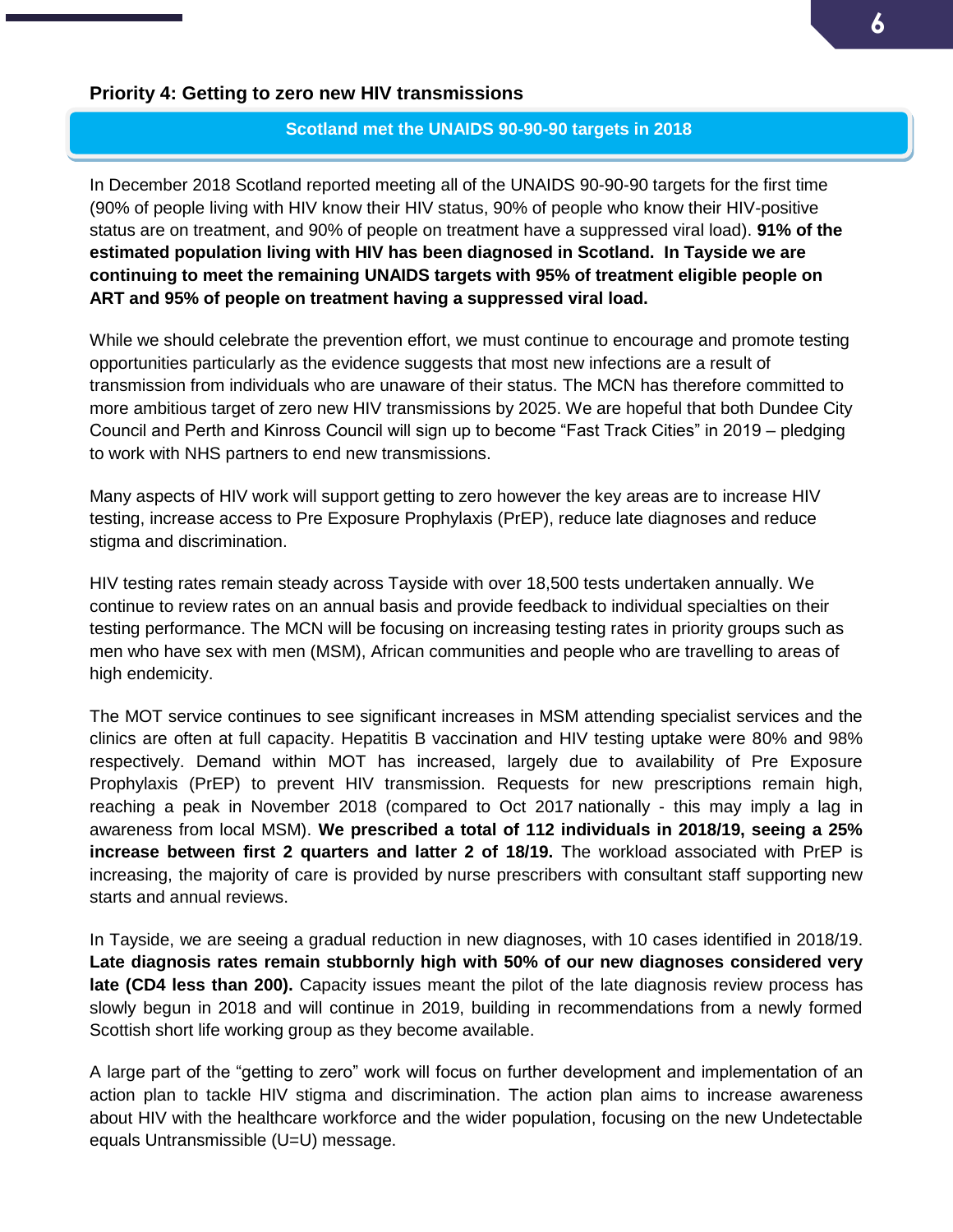# **7**

## **Priority 5: Reducing unplanned pregnancy**

The MCN is focusing on three areas of work to reduce unplanned pregnancy:

- Implementation of the Pregnancy, Parenthood and Young People Strategy
- Improving access to Long Acting Reversible Contraception
- Modernising abortion care

There are large amounts of cross-over in these areas of work and we will seek to maximize our impact wherever possible.

## **5a: Implementation of the Pregnancy, Parenthood and Young People Strategy Teenage Conception**

Although we have seen a significant reduction in teenage conception in Tayside from the peak in 2007, over the last year there have been marginal but consistent increases for all three age groups in Dundee and Angus with Perth rates remaining broadly static.



Figure 2 Under 20s - Tayside Teenage Conception Rate (per 1,000 females aged 15-19 years) Local data

The MCN has identified the delivery of the Pregnancy, Parenthood and Young People Strategy (PPYPS) as a crucial element to reduce unplanned pregnancy. Implementation of PPYPS has been incorporated into the work of the Tayside Children's Collaborative, under the remit of the Health and Wellbeing Working Group. This allows the work to be linked to the Tayside Children & Young People's Plan and other relevant strategies such as the Tayside Parenting Strategy. The aim of this work is to ensure the local actions in the strategy are delivered across Tayside in a co-ordinated way and to raise the profile of the work, ensuring that all relevant professionals are aware of their role in the strategy. This will be achieved through engagement with young people and professionals.

In 2018/19, to support the implementation of PPYPS, the MCN health improvement team have organised a short life working group, with input from Scottish Government, to determine local actions. This included a planning meeting with key professionals to look at current practice, data & potential gaps. In addition, we have collaborated nationally to develop guidelines on key messages around consent for young people and children.

Over the coming year we will undertake a needs assessment that focuses on geographical areas of high teenage conception, reviewing available data and service input. We will engage with young people in these areas creatively to support the needs assessment with live stories.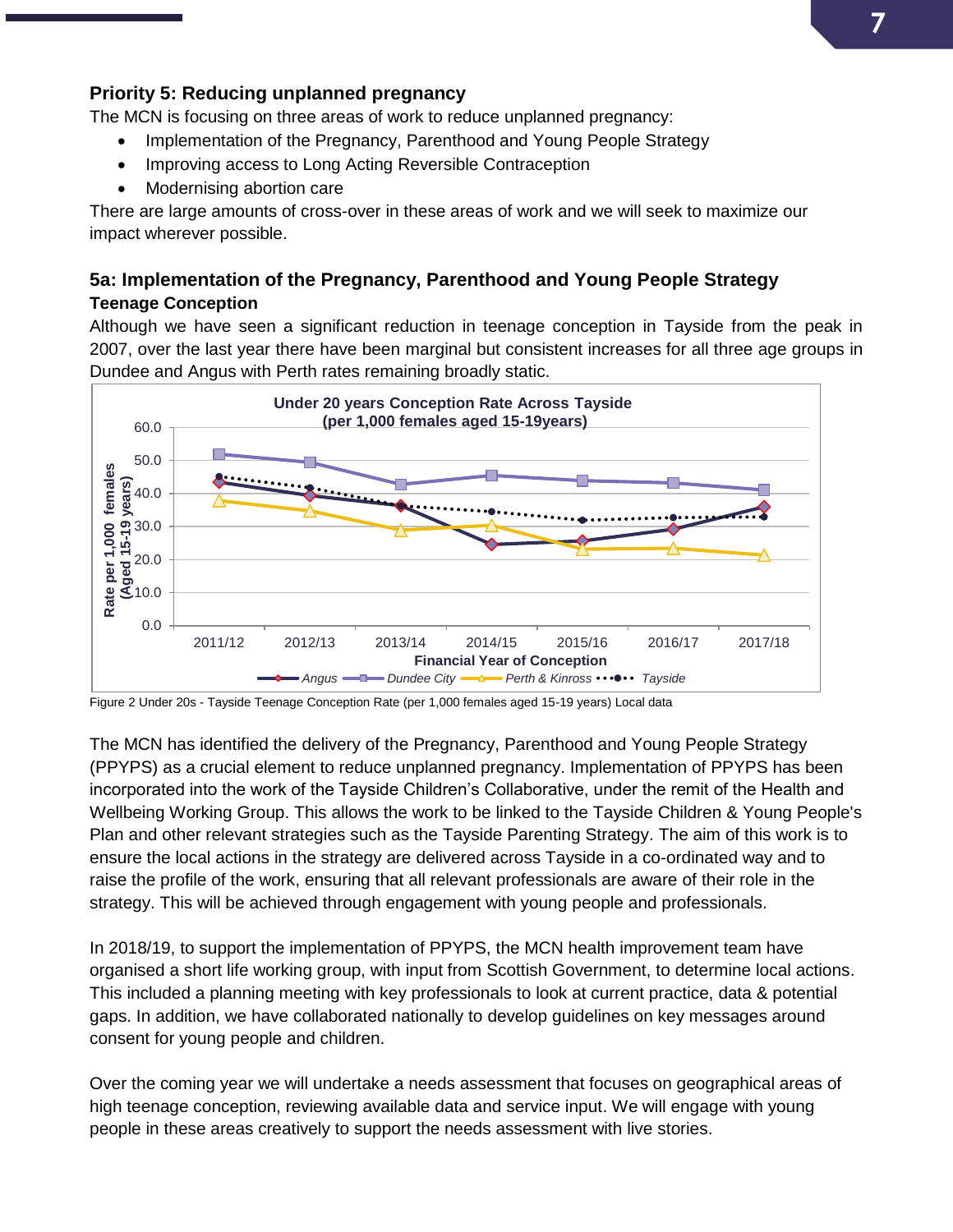Although the PPYPS has now been embedded into the work of the Tayside Children's Collaborative, there are still variable levels of engagement at local authority level and within Community Planning Partnerships therefore the MCN will seek to strengthen and reinvigorate partnerships to drive forward action at local level.

## **5b: Improving access to Long Acting Reversible Contraception**

Latest data published by ISD for 2017/18 shows NHS Tayside has seen a further reduction in prescribing of LARC at both specialist sexual health services and within primary care. Our rate of prescribing was 57.2 per 1000 females of reproductive age - **we no longer meet the HIS standard although Tayside still performs above the Scottish average.** 

Due to reduced capacity within both the MCN and Tayside Sexual and Reproductive Health Service (TSRHS), this area of work has not progressed as we would have hoped however; the MCN is seeking to understand the reasons for the reductions and will work in partnership with TSRHS and Primary Care colleagues to review service provision versus demand, explore opportunities for different models of LARC provision and look to embed these.

The MCN will continue to build on the improvement work previously undertaken in termination of pregnancy (TOP) services to increase provision of more reliable methods of contraception, particularly LARC, following an abortion. Unfortunately there has been a considerable drop in provision in 2018/19 with only 56% of women leaving with the more reliable methods, of which only 16% are LARC. We are awaiting feedback from the service around these reductions to better understand the reasons and any subsequent support the MCN can provide.

In addition, the MCN will seek to work in partnership with TSRHS and Maternity services across Tayside to develop an improvement plan for delivery of post-natal contraception with a focus on LARC.

# **5c: Modernising abortion care**

Tayside continues to have the highest rates of termination of pregnancy (TOP) in Scotland (14.1 per 1000 women aged 15-44 v 11.8 per 1000 across Scotland in 2017). Scotland has seen a 5 year high in TOP numbers in 2017 although reductions have been seen in the under 20s. **Local data has shown a considerable reduction in the number of rapid repeat terminations (within two years) in this age group, dropping from 13.6% of all terminations in 2017/18 to 5.3% of all terminations in 2018/19.** We have however seen an increase in rapid repeat terminations in those aged 21-29. This appears to be reflected in the national data also.

Abortion services are currently provided within a hospital setting in Tayside by the department of Obstetrics and Gynaecology; however there is support for partnership working with TSRHS and an exploration of community based delivery. 2018 also saw the introduction of early medical abortion with self-administration of misoprostol in the home setting, allowing the second stage of early medical abortion treatment to be undertaken in a patient's home in certain circumstances.

Due to reduced capacity, as described above, modernising abortion care has not progressed as we would have hoped therefore in 2019/20 we will explore and scope the work required.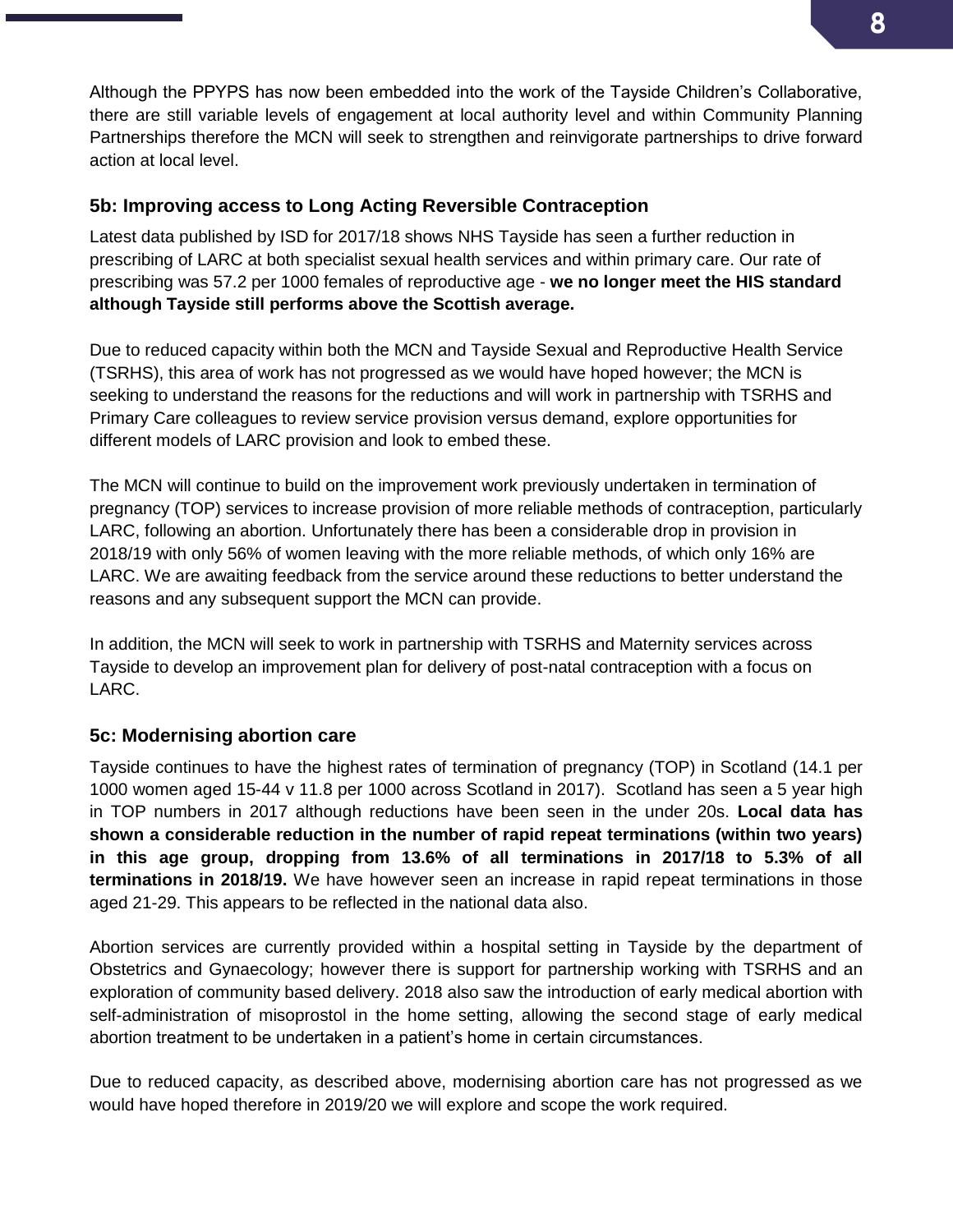#### **Tayside Condom Initiative**

The Condom Initiative (TCI) supports our aim to reduce unplanned pregnancy. In 2018/19 condom distribution increased in Tayside. Scottish distribution has been reported as static and many of the larger NHS boards noted significant reductions in condoms distributed to young people, however we have not seen a similar trend. Tayside distributed over 40,000 more condoms, overall, than in previous years. This success is due to the hard work of the hundreds of partner organisations who distribute condoms on our behalf. We have had sustained engagement with pharmacies and Condoms by Post is increasing its presence in Tayside, year on year.

This increased distribution has been driven by work in Dundee and we have not seen the same in Perth and Angus therefore a review of current distribution locations is underway and we are seeking distributors in less "institutional" settings, for example; clubs, bars, barbers', among others. Increasing condom availability in rural parts of Perthshire and Angus is a priority for 2019/2020.

Other areas of focus in 2019/20 will be ensuring existing distributors have the skills, knowledge and confidence to continue to deliver the service, in part by developing a Condom Distribution Network to allow people to share their experience and knowledge.

## **Priority 6: Improving sexual and reproductive health of women who inject drugs**

It has long been recognised that People Who Inject Drugs (PWID) have poor general health and are at increased risk of poor sexual health and blood borne viruses (BBV) and are amongst the least likely to access services. **Most recent estimates suggest there are approximately 4,000 people who misuse drugs in Tayside, of those approximately 1,630 are female.** Women who inject drugs are at risk of unplanned pregnancies leading to increased rates of termination and increased child protection reviews. There is low level or poor use of contraception in PWID, and evidence suggests that this may be linked to a perception of low fertility that is held by both individuals and professionals. The MCN is keen to explore this further and our health psychologist will undertake research in relation to improving the sexual and reproductive health of women who are involved in injecting drugs. The core aspects of this work will be to better understand the specific psychological factors that influence sexual health in WWID, including barriers and motivations influencing contraceptive use and wider sexual health and wellbeing.

Over the last year, maternity cover within the harm reduction service has been provided by nursing staff with qualifications in sexual and reproductive health. This has allowed us to begin to explore feasibility and acceptability of delivering SRH interventions in a harm reduction setting. Early indications are that this service would be welcomed by PWID however further evaluation is required. In addition we are exploring ways to improve non-specialist staff confidence and competence to discuss sexual and reproductive health needs with service users. The results of the research described above will be an important factor in developing service delivery.

The work around this priority area is at an early stage and we expect it to develop over the coming two to three years.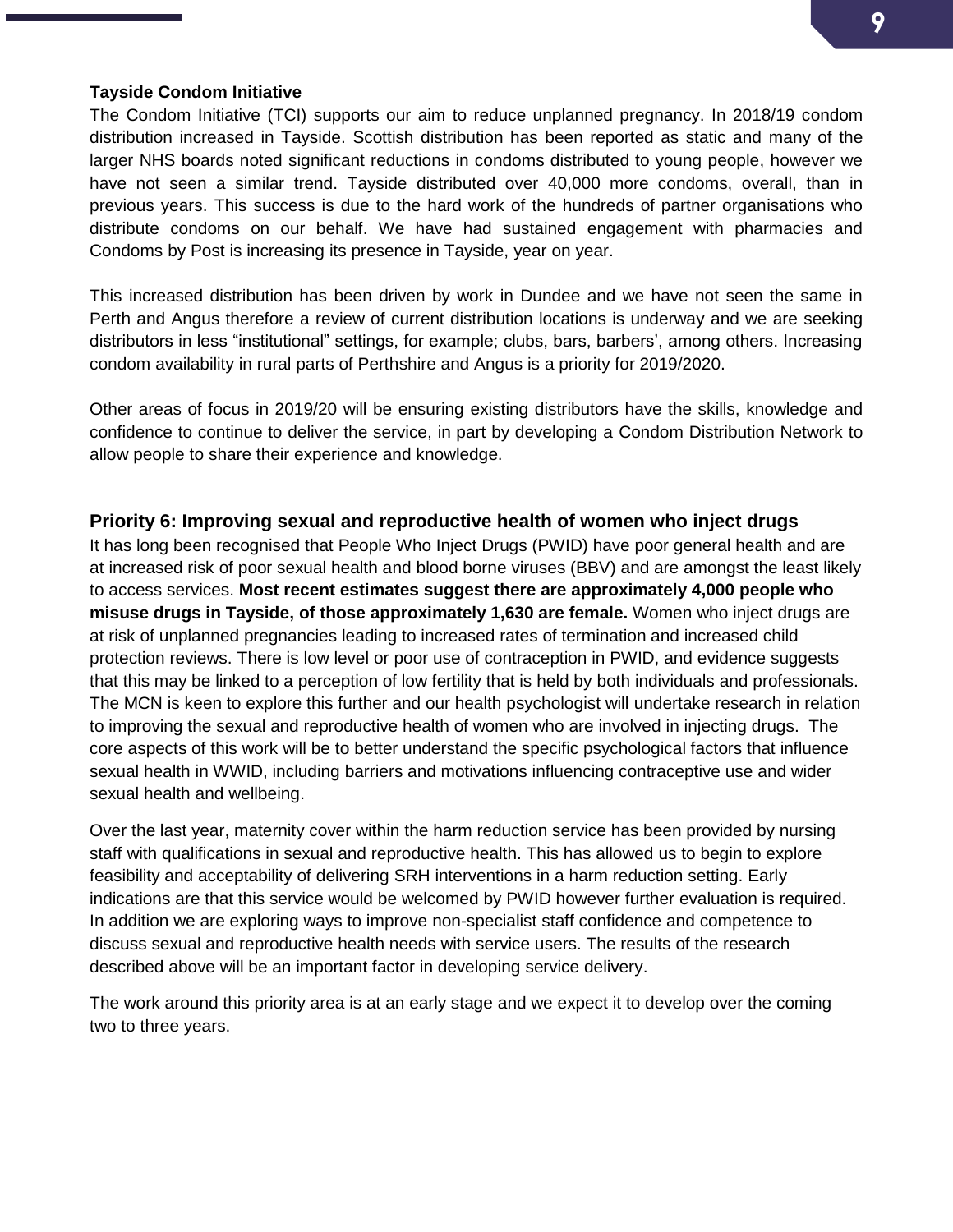# **Related areas of MCN work**

## **Workforce Development and Training**

The MCN continues to deliver and support a programme of education to ensure the workforce is knowledgeable, skilled and confident. This includes regular BBV, harm reduction and sexual health awareness sessions, tailored education sessions for various staff groups and commissioned training where appropriate for the SHBBV MCN and its partners across Tayside.

Our harm reduction and HIV nursing teams have now delivered stigma and BBV related training to final year nursing students at the University of Dundee for two years. This has been well received by both students and staff therefore the University has asked for this to continue on an annual basis. We are actively exploring ways to introduce themes around stigma and BBV earlier in the nursing curriculum and will look at opportunities to influence the medical curriculum in 2019/20.

## **Campaigns and digital media**

The MCN continues to work closely with national and local partners in order to provide awareness raising campaigns. In 2018/19, we promoted World AIDS Day, World Hepatitis Day, Purple Friday and LGBT History Month, as well as our regular commitment to College and University health and fresher fairs**. The MCN took a leading role in representing NHS Tayside at the first Dundee Pride**. We will build on this in 2019, attending both Dundee and Perth Pride events.

The MCN continues to develop its suite of digital media, launching our revamped website [www.sexualhealthtayside.org](http://www.sexualhealthtayside.org/) in early 2019. Over the coming year we will focus on refining the content on the website and exploring different medium such as videos, blogs and podcasts.



### **Syphilis**

Over recent years we have seen more cases of early infectious syphilis across Tayside in line with national trends. **UK data show rates not seen since the late 1940s. Tayside has seen a 6-fold rise in infections in the last decade with a doubling of diagnoses between 2017 and 2018.** Most of these infections are seen in MSM but we are also seeing increased cases in heterosexuals.

In response to this the MCN established a Problem Assessment Group in late 2018 to review the current trends and to establish what actions can be taken. A number of actions were agreed including:

- A review of data collection mechanisms to ensure we are capturing a full picture of new diagnoses across all specialties
- Information and support for clinicians to encourage testing
- Awareness raising campaigns, including targeted social media campaigns for MSM
- Outreach testing events in partnership with Terrance Higgins Trust Scotland

The PAG will continue to review the actions over the coming year.